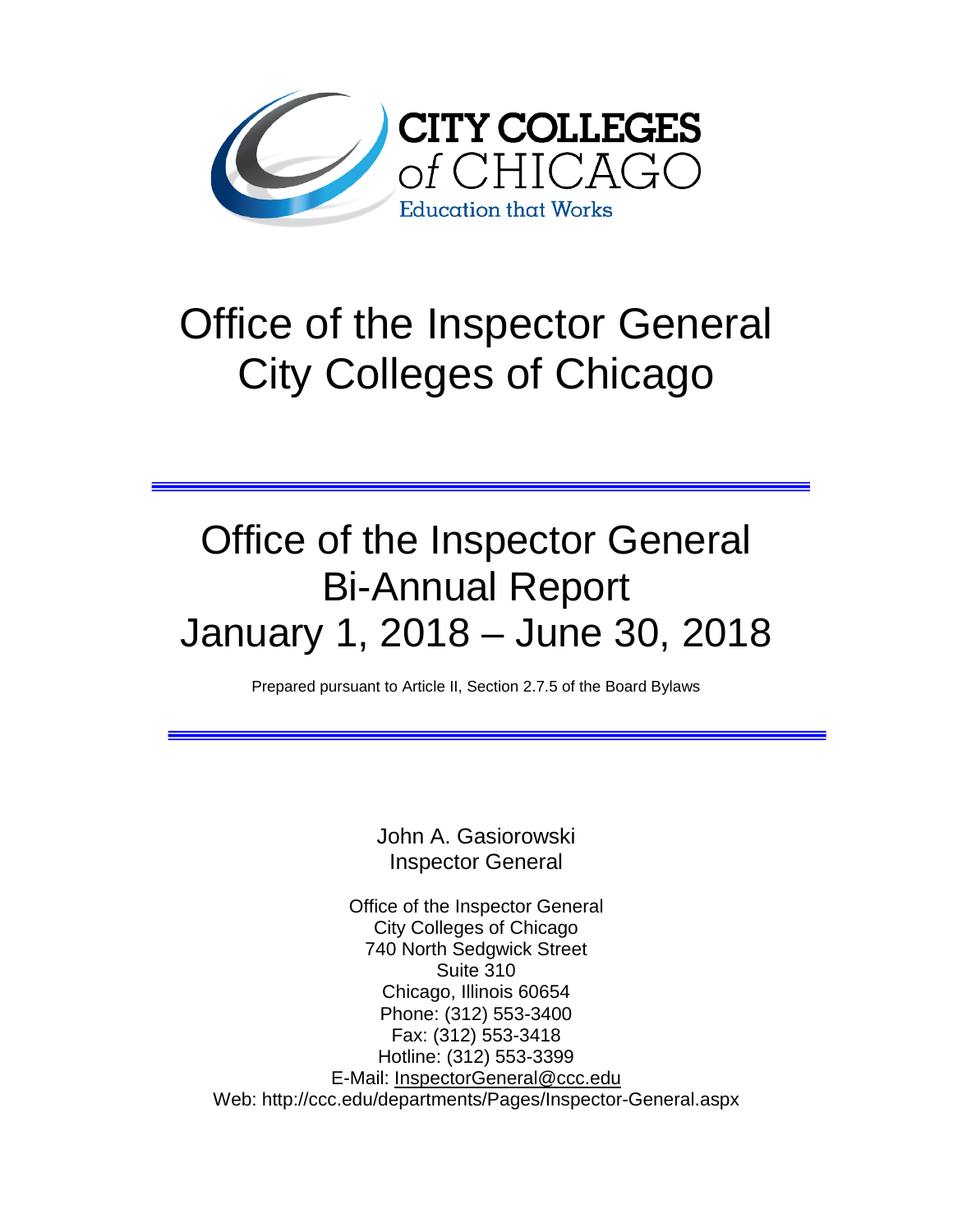

- To: Juan Salgado, Chancellor Dr. Walter Massey, Chair of the Board of Trustees Elizabeth Swanson, Vice-Chairperson of the Board of Trustees Clarisol Duque, Secretary of the Board of Trustees Rev. Dr. Darrell Griffin, Trustee Rebeca Nieves Huffman, Trustee Karen Kent, Trustee Deborah H. Telman, Trustee
- From: John A. Gasiorowski, Inspector General
- Date: August 7, 2018
- RE: Office of the Inspector General ("OIG") *Bi-Annual Report* for the period of January 1, 2018 through June 30, 2018

This *Bi-Annual Report* is being provided to the Chancellor and the Board of Trustees of Community College District No. 508 pursuant to Article 2.7.5 of the Board Bylaws. This *Bi-Annual Report* covers the period of January 1, 2018 through June 30, 2018. Pursuant to Article 2.7.5, the *Bi-Annual Report* for the period of January 1st through June 30th is required no later than September 1st each year.

Article 2.7 et seq. of the Board Bylaws authorizes the OIG for the City Colleges of Chicago to conduct investigations regarding waste, fraud and misconduct by any officer, employee, or member of the Board; any contractor, subcontractor, consultant or agent providing or seeking to provide goods or services to the City Colleges of Chicago; and any program administered or funded by the District or Colleges.

The OIG would like to thank the Chancellor, the Board of Trustees and the administration of the City Colleges of Chicago for their cooperation and support.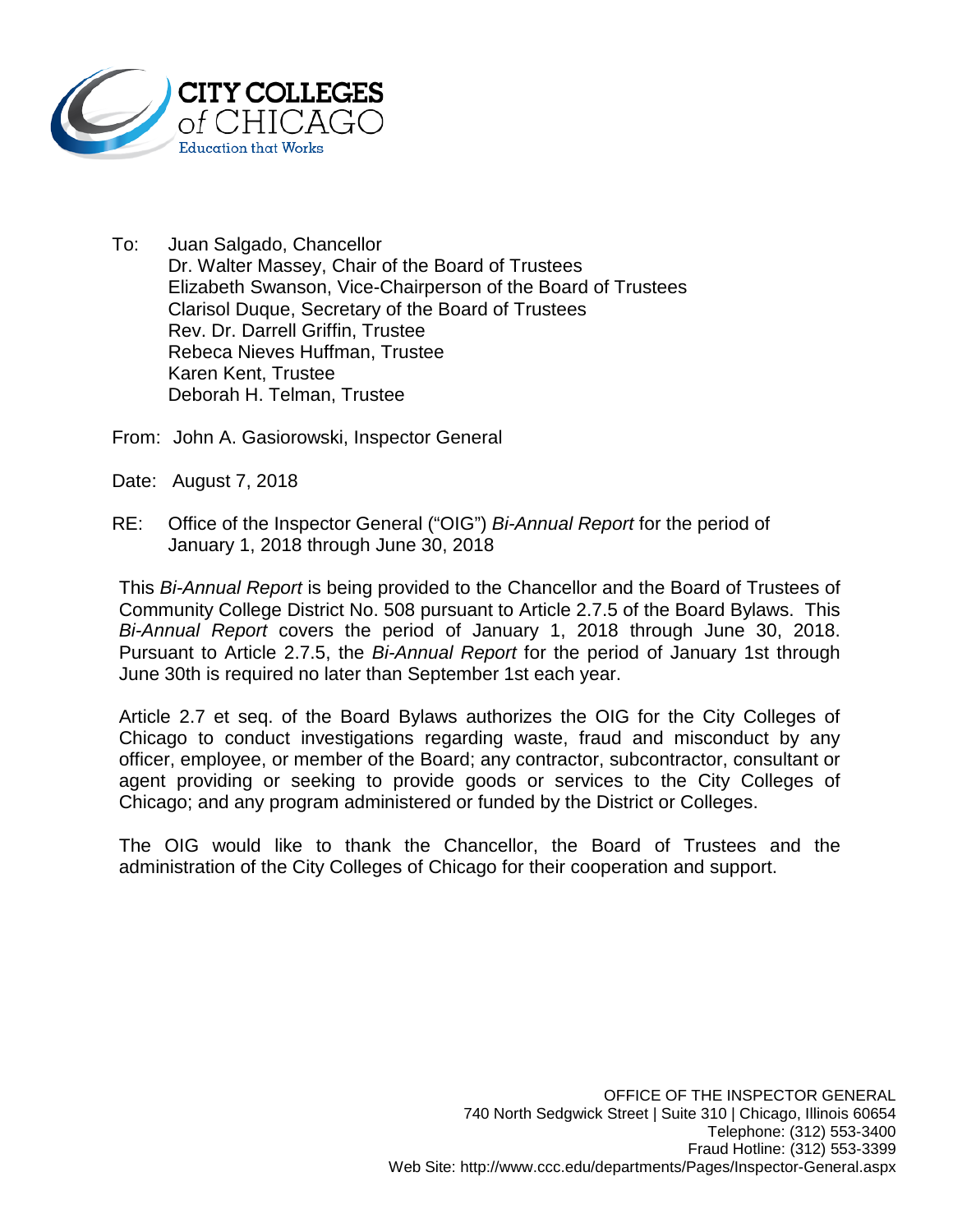# **Office of the Inspector General Bi-Annual Report**

# **Mission of the Office of the Inspector General**

The Office of the Inspector General ("OIG") of the City Colleges of Chicago ("CCC") will help fuel CCC's drive towards increased student success by promoting economy, efficiency, effectiveness and integrity in the administration of the programs and operations of CCC by conducting fair, independent, accurate, and thorough investigations into allegations of waste, fraud and misconduct, as well as by reviewing CCC programs and operations and recommending policies and methods for the elimination of inefficiencies and waste and for the prevention of misconduct.

The OIG should be considered a success when students, faculty, staff, administrators and the public:

- $\triangleright$  perceive the OIG as a place where they can submit their complaints/concerns in a confidential and independent setting;
- $\triangleright$  trust that a fair, independent, accurate, and thorough investigation will be conducted and that the findings and recommendations made by the OIG are objective and consistent; and
- $\triangleright$  expect that the OIG's findings will be carefully considered by CCC administration and that the OIG's recommendations will be implemented when objectively appropriate.

# **New Developments**

# Reappointment of the Inspector General

Article 2.7.1(b) of the Board Bylaws provides that "(t)he Inspector General shall be appointed by the Board upon the recommendation of the Chancellor for a term of four (4) years, which may be renewed." Inspector General John A. Gasiorowski was first appointed by the Board effective July 19, 2010, and he was reappointed to a second four-year term on June 5, 2014. On May 10, 2018, upon the recommendation of the Chancellor, the Board of Trustees approved the reappointment of Inspector General Gasiorowski for a third four-year term to run from July 20, 2018 to July 19, 2022. This action was documented in Board Report 33443.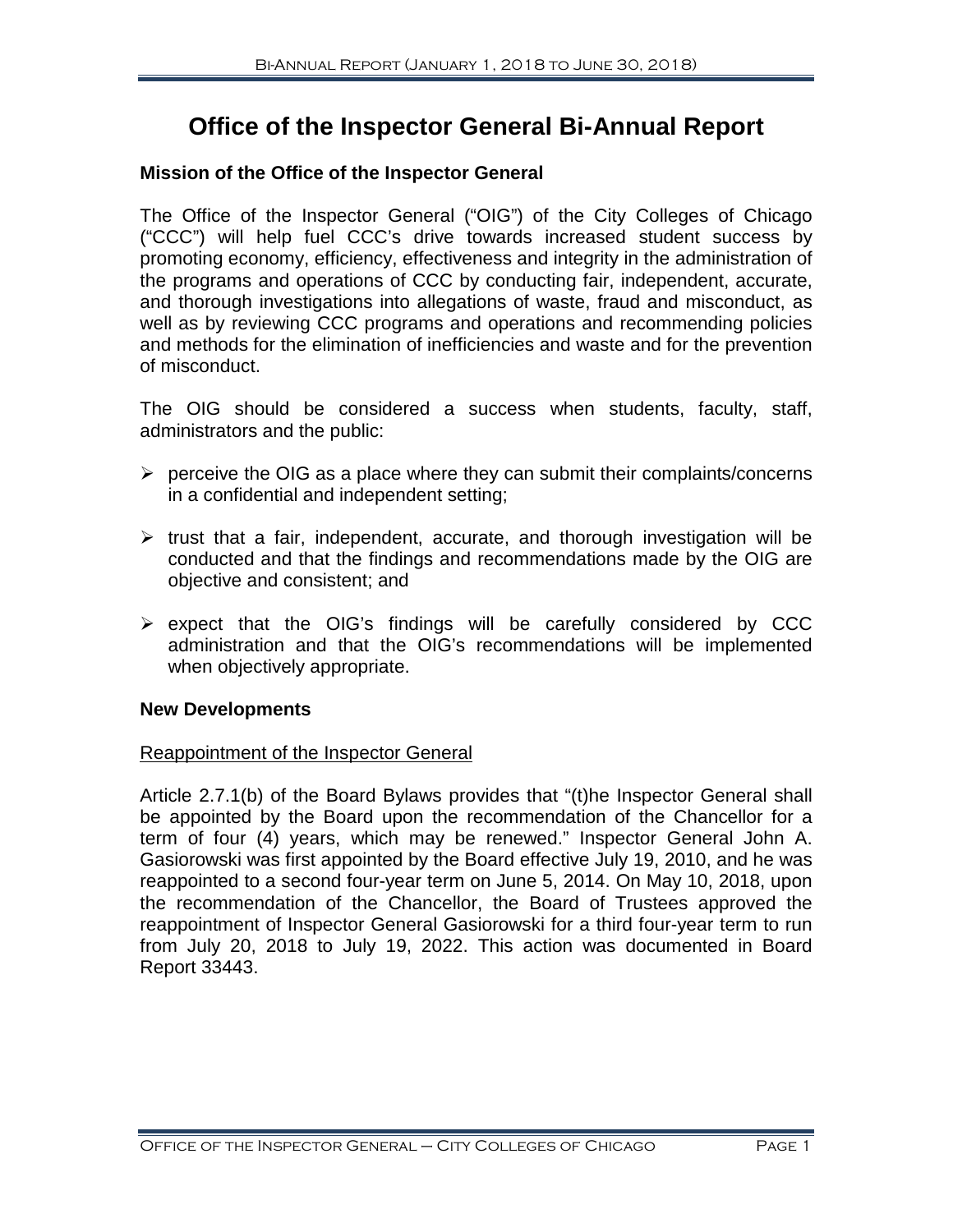# **Updates to Investigations Documented in Previous Bi-Annual Reports**

#### Criminal Conviction in OIG Case Number 16-0022

On March 19, 2018, a former college bursar assistant assigned to a City College was sentenced in the Circuit Court of Cook County to serve a two-year term of probation, following a plea of guilty to the Class 2 Felony offense of theft on January 4, 2017. The former college bursar assistant also paid \$2,700 in restitution to CCC, which was received by the OIG and submitted to the CCC Treasurer. The case was docketed under criminal case number 16-CR-1673601.

As reported in an Investigative Summary dated February 11, 2016 and summarized in the OIG Bi-Annual Report for the period of January 1, 2016 to June 30, 2016, the OIG investigation revealed that in 2014 and 2015, the former college bursar assistant failed to process at least \$2,980.00 and failed to deposit at least \$3,125.00 in funds that she received as a result of transactions that she completed on behalf of the City College in her capacity as a college bursar assistant. The funds in question included, but were not limited to, student exam fees and student transcript request fees.

Effective December 24, 2015, two days after the OIG sought to interview the college bursar assistant, the college bursar assistant resigned from her position with CCC. As such and based on the investigation, the OIG recommended that the college bursar assistant be designated ineligible to be re-hired and that her personnel records reflect this designation. The college bursar assistant was subsequently designated ineligible to be re-hired. At the completion of the investigation, the OIG referred the matter to the Cook County State's Attorney's Office.

After resigning from her position with CCC, the former college bursar assistant obtained a position with a Chicago sister agency. Upon learning of her employment, the OIG contacted the Office of the Inspector General for the sister agency. Following a recommendation by the Office of the Inspector General for the sister agency, administrative action was subsequently taken by the sister agency.[1](#page-3-0)

# Updates regarding disciplinary recommendations made during the July 1, 2017 to December 31, 2017 reporting period

In the *Bi-Annual Report* submitted for the July 1, 2017 to December 31, 2017 reporting period, the OIG submitted fifteen reports documenting investigations which resulted in sustained findings of waste, fraud and misconduct, resulting in thirteen recommendations of disciplinary action. At the time the *Bi-Annual*

<span id="page-3-0"></span> <sup>1</sup> The Office of the Inspector General for the Chicago Housing Authority's *Recommendation for Employment Action* against this employee can be found at http://www.thecha.org/assets/1/6/2017Annual\_Attachment\_1.pdf.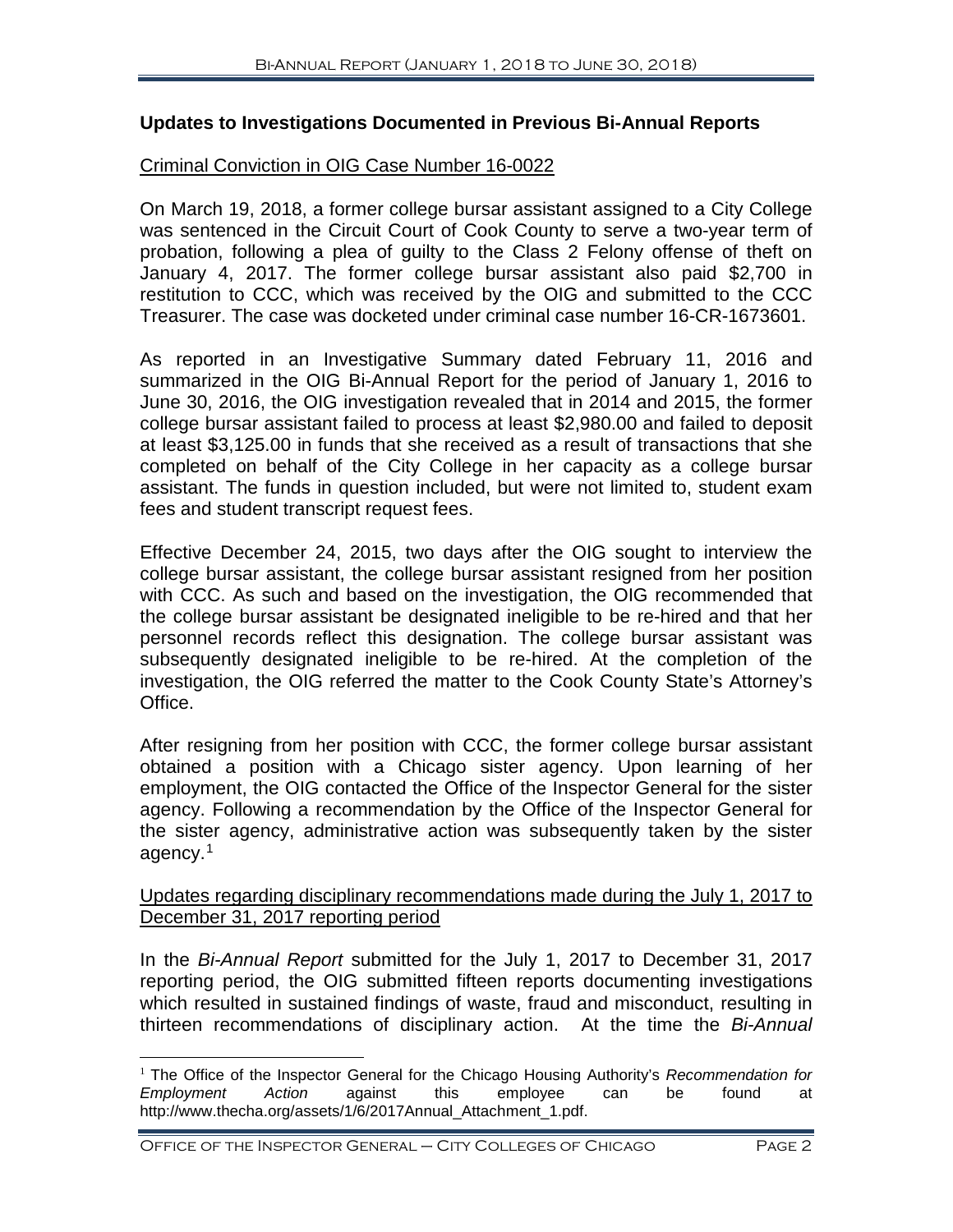*Report* was submitted, disciplinary action was pending regarding several of the investigations. The following table updates disciplinary actions recommended by the OIG regarding the CCC employees and the actions taken by CCC.

| Disciplinary Action Updates from Investigations Reported On In Previous Bi-Annual Report<br>(July 1, 2017 to December 31, 2017) |                                            |                                          |                                  |  |  |
|---------------------------------------------------------------------------------------------------------------------------------|--------------------------------------------|------------------------------------------|----------------------------------|--|--|
| Case<br><b>Number</b>                                                                                                           | <b>Subject</b>                             | <b>Recommendation</b>                    | <b>Final Disciplinary Action</b> |  |  |
| 17-0217                                                                                                                         | Senior Reprographics<br>Technician         | DNRH (following retirement) <sup>2</sup> |                                  |  |  |
| 17-0218                                                                                                                         | Tutor / Lecturer                           | Appropriate Discipline                   | Pending                          |  |  |
| 17-0251                                                                                                                         | <b>Full-Time Faculty</b>                   | Appropriate Discipline                   | Written reprimand                |  |  |
| 17-0252                                                                                                                         | <b>Security Officer</b>                    | Appropriate Discipline                   | Written reprimand                |  |  |
| 17-0258                                                                                                                         | Lecturer                                   | Appropriate Discipline                   | Pending <sup>3</sup>             |  |  |
| 17-0253                                                                                                                         | <b>Security Officer</b>                    | Appropriate Discipline                   | Verbal Reprimand                 |  |  |
| 17-0118                                                                                                                         | Coordinator - Laboratories                 | Termination / DNRH                       | Resignation / DNRH               |  |  |
| 17-0118                                                                                                                         | <b>Clinical Coordinator</b>                | Termination / DNRH                       | Resignation / DNRH               |  |  |
| 17-0295                                                                                                                         | Manager of Student Loan<br>Default Program | Termination / DNRH                       |                                  |  |  |
| 17-0202                                                                                                                         | <b>Security Officer</b>                    | DNRH (following resignation)             |                                  |  |  |
| 18-0022                                                                                                                         | <b>Security Officer</b>                    | Termination / DNRH                       | Resignation / DNRH               |  |  |
| 17-0189                                                                                                                         | Computer Lab Manager                       | Termination / DNRH                       | Resignation / DNRH               |  |  |
| 17-0232                                                                                                                         | <b>Chief Engineer</b>                      | Termination / DNRH                       | Retirement / DNRH                |  |  |

# **Complaints Received**

For the period of January 1, 2018 through June 30, 2018, the OIG received 135 complaints. These 135 complaints included complaints forwarded to the OIG from outside sources as well as investigations (or audits / reviews) initiated based on the OIG's own initiative.<sup>[4](#page-4-2)</sup> For purposes of comparison, the following table documents the complaints received by the OIG during the current and previous reporting periods.

<span id="page-4-0"></span> $2$  "DNRH" means that the individual was designated "do not re-hire" or ineligible to be re-hired.

<span id="page-4-1"></span><sup>&</sup>lt;sup>3</sup> The part-time lecturer has not been scheduled to teach since the submission of the OIG's findings and recommendations.

<span id="page-4-2"></span><sup>4</sup> Under Article II, Section 2.7.2 of the Board Bylaws, the powers and duties of the OIG include: c) To investigate and audit the conduct and performance of the District's officers, employees, members of the Board, agents, and contractors, and the District's functions and programs, either in response to a complaint or on the Inspector General's own initiative, in order to detect and prevent waste, fraud, and abuse within the programs and operations of the District….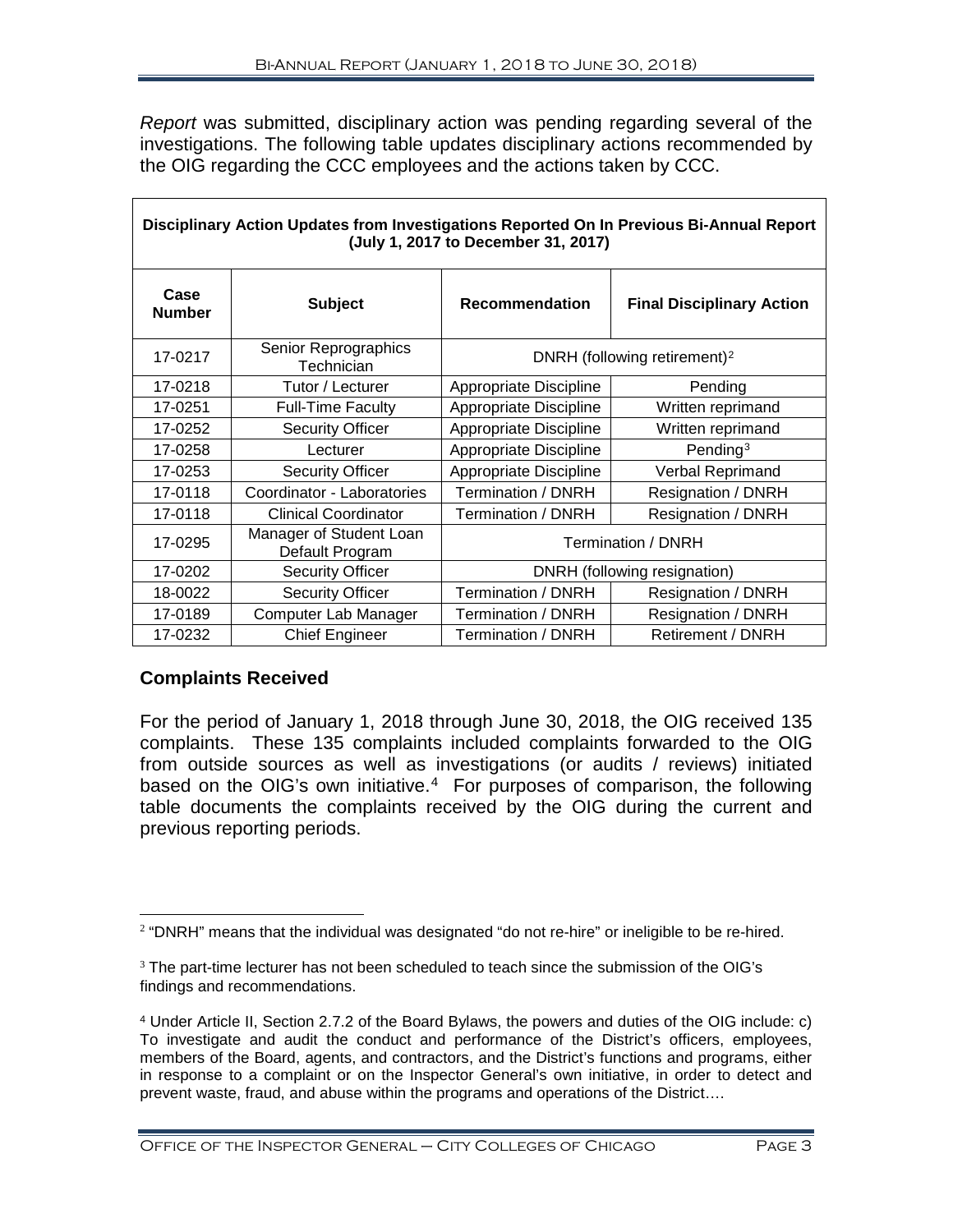

The 135 complaints received represent a variety of subject matters. The table to follow documents the subject matters of the complaints received.

| Subject Matters of Complaints Received from January 1, 2018 to June 30, 2018 |                |            |  |
|------------------------------------------------------------------------------|----------------|------------|--|
| <b>Subject Matter (Allegation)</b>                                           | <b>Number</b>  | Percentage |  |
| OIG initiated reviews                                                        | $\overline{2}$ | 1.48%      |  |
| Violation of Outside Employment Policy                                       | 2              | 1.48%      |  |
| Giving preferential treatment                                                | $\overline{2}$ | 1.48%      |  |
| Waste of funds                                                               | $\overline{2}$ | 1.48%      |  |
| Failure to meet/maintain prerequisites of the position                       | $\overline{2}$ | 1.48%      |  |
| Engaging in conduct in violation of the Illinois Compiled Statutes           | 3              | 2.22%      |  |
| Conduct unbecoming a public employee                                         | 3              | 2.22%      |  |
| Misappropriation of funds / Theft                                            | 5              | 3.70%      |  |
| Violation of CCC Ethics Policy                                               | 5              | 3.70%      |  |
| Inappropriate use of sick leave                                              | 5              | 3.70%      |  |
| Violation of miscellaneous CCC Policies                                      | 5              | 3.70%      |  |
| Incompetence in the performance of the position                              | 6              | 4.44%      |  |
| Fraud (including financial aid or tuition)                                   | 8              | 5.93%      |  |
| Inattention to duty                                                          | 11             | 8.15%      |  |
| Discourteous treatment                                                       | 12             | 8.89%      |  |
| Residency                                                                    | 17             | 12.59%     |  |
| Falsification of attendance records                                          | 19             | 14.07%     |  |
| Sexual or other harassment / discrimination / retaliation                    | 26             | 19.26%     |  |
| <b>Totals</b>                                                                | 135            | 100.00%    |  |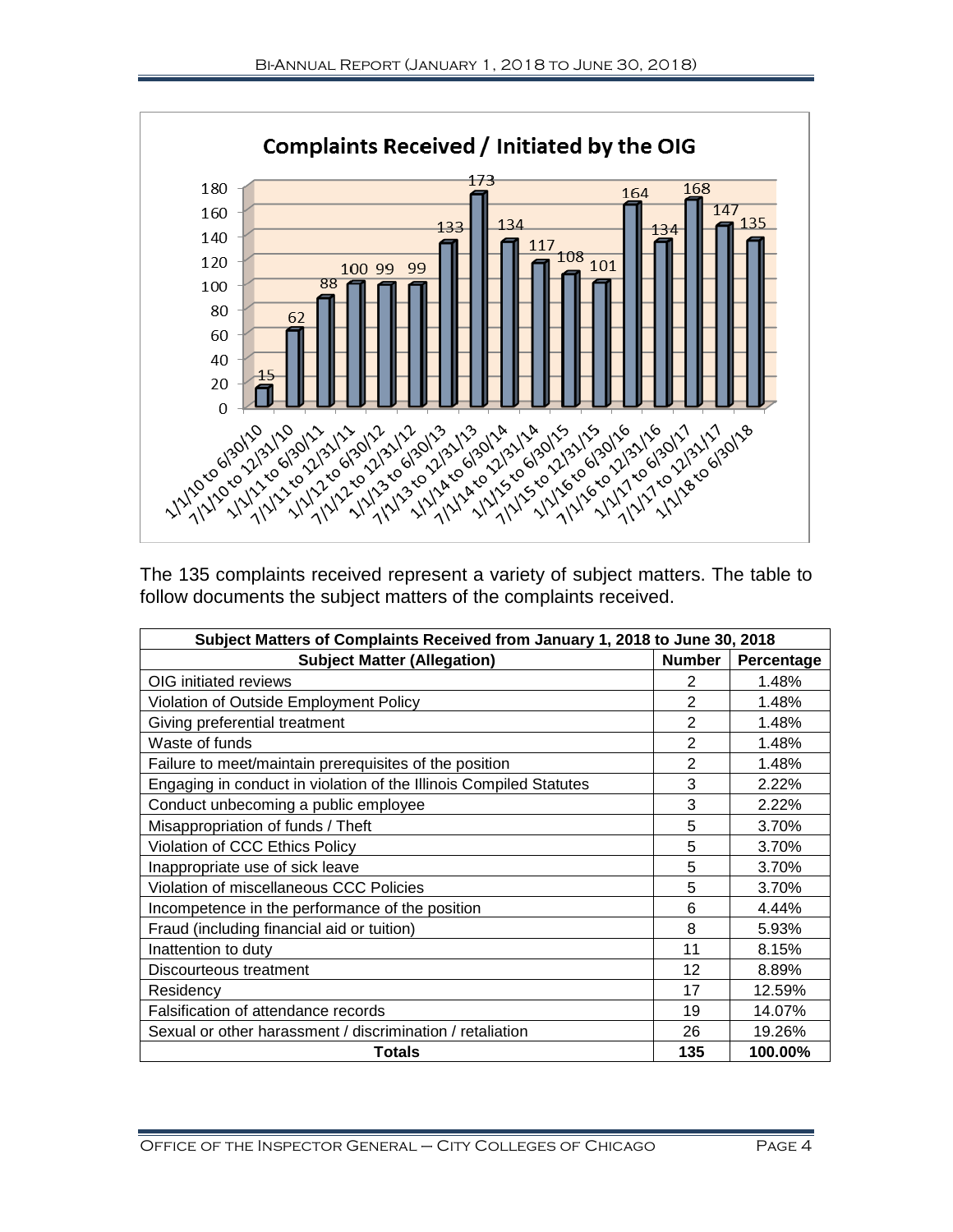# **Status of Complaints**

As reported in the previous *Bi-Annual Report*, as of December 31, 2017, the OIG had 92 complaints that were pending, meaning that the OIG was in the process of conducting investigations regarding these complaints. During the period of January 1, 2018 through June 30, 2018, the OIG closed 136 complaints. These complaints were closed for a variety of reasons, including the following: the complaint was sustained following an investigation and a report was submitted; the complaint was not sustained following an investigation or no policy violation was found; the complaint was referred to the appropriate CCC department; the subject of the complaint retired or resigned from CCC employment prior to or during the course of the investigation; the complaint was a duplicate of a complaint previously received; and other reasons. The following chart categorizes the reasons that the OIG closed the 136 complaints during the current reporting period.

| Complaints Closed Between January 1, 2018 and June 30, 2018 |               |            |  |  |
|-------------------------------------------------------------|---------------|------------|--|--|
| <b>Reason Closed</b>                                        | <b>Number</b> | Percentage |  |  |
| Sustained                                                   | 14            | 10.29%     |  |  |
| Not sustained / No policy violation                         | 49            | 36.03%     |  |  |
| Referred / Deferred                                         | 39            | 28.68%     |  |  |
| Subject inactive                                            | 10            | 7.35%      |  |  |
| Duplicate complaint                                         | 15            | 11.03%     |  |  |
| Complaint included with another active investigation        | 8             | 5.88%      |  |  |
| Board mandated audit concluded                              | 1             | 0.74%      |  |  |
| Totals                                                      | 136           | 100.00%    |  |  |

Regarding the complaints closed during the period of January 1, 2018 to June 30, 2018, the table below documents the average number of calendar days between the date that the complaint was received and the date that the complaint was closed as compared to the average number of calendar days between the date that complaints were received and the date that complaints were closed for the complaints closed during the previous reporting period (July 1, 2017 through December 31, 2017). [5](#page-6-0)

Office of the Inspector General – City Colleges of Chicago Page 5

<span id="page-6-0"></span> $\overline{a}$  $5$  A complaint is considered closed only after the investigative activity of the investigator to whom the complaint was assigned has been reviewed and approved by a Supervising Investigator or the Assistant Inspector General and then the Inspector General. In situations where a complaint is sustained, the complaint is not considered closed until the Investigative Summary documenting the investigation is prepared and submitted pursuant to Article II, Section 2.7.3 of the Board Bylaws.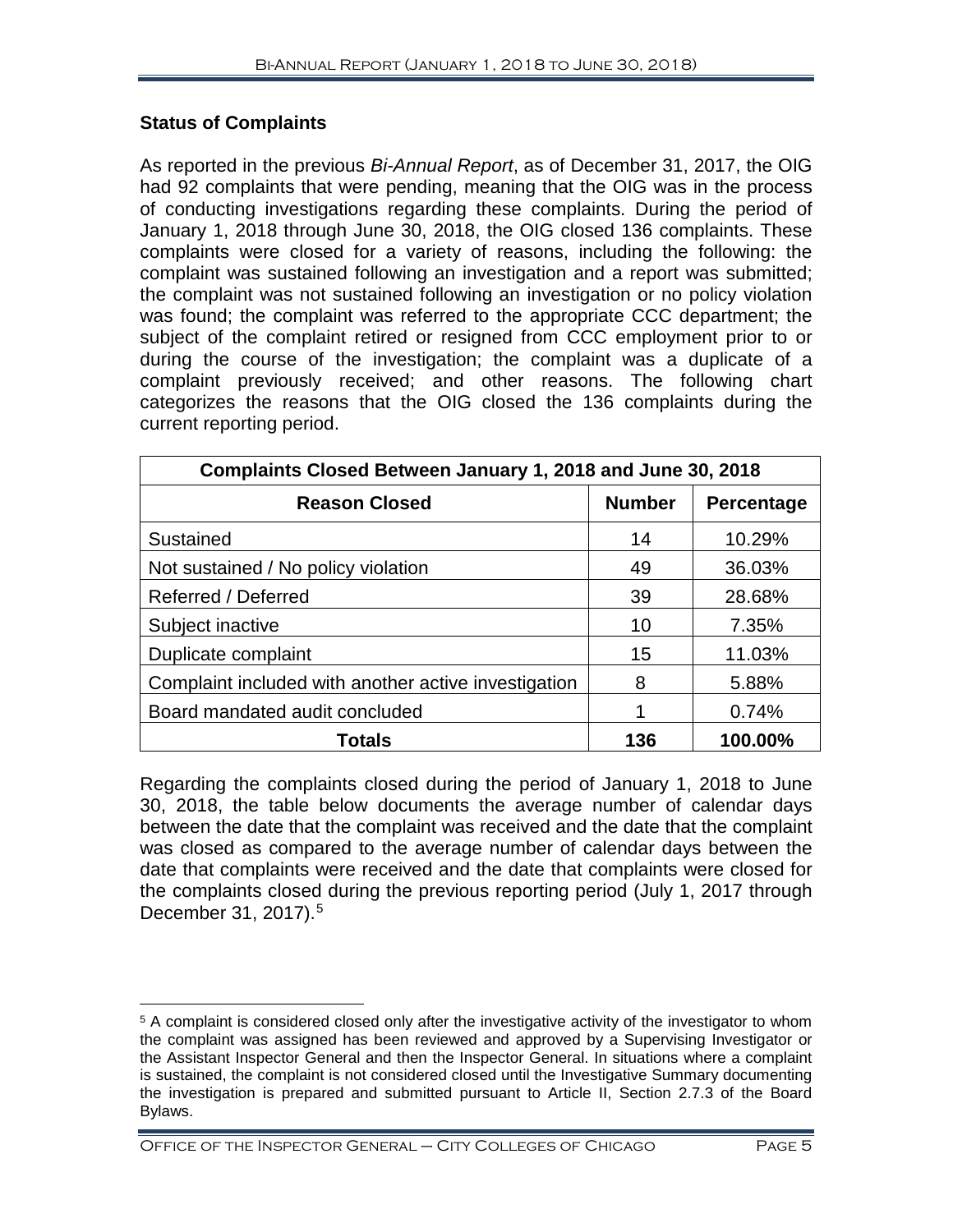| <b>Average Calendar Days to Close a Complaint</b> |                    |                                                       |                   |                                                       |  |
|---------------------------------------------------|--------------------|-------------------------------------------------------|-------------------|-------------------------------------------------------|--|
|                                                   | 7/1/17 to 12/31/17 |                                                       | 1/1/18 to 6/30/18 |                                                       |  |
| <b>Reason Closed</b>                              | <b>Number</b>      | Average<br><b>Calendar</b><br>Days to<br><b>Close</b> | <b>Number</b>     | Average<br><b>Calendar</b><br>Days to<br><b>Close</b> |  |
| Sustained                                         | 14                 | 153                                                   | 14                | 269                                                   |  |
| <b>Review with Recommendations</b>                |                    | 78                                                    |                   |                                                       |  |
| Not Sustained / No Policy Violation               | 51                 | 236                                                   | 49                | 278                                                   |  |
| Referred / Deferred                               | 49                 |                                                       | 39                |                                                       |  |
| <b>Completed Board Mandated Audit</b>             | 0                  | --                                                    |                   | 120                                                   |  |
| Other                                             | 43                 | 56                                                    | 33                | 44                                                    |  |
| Totals                                            | 158                |                                                       | 136               |                                                       |  |

As of June 30, 2018, the OIG had 91 pending complaints. Fifty-two of these 91 pending complaints (57%) were received between January 1, 2018 and June 30, 2018, and 23 of these 91 pending complaints (25%) were received between July 1, 2017 and December 31, 2017.

# **OIG Reports Submitted – January 1, 2018 through June 30, 2018**

During the reporting period of January 1, 2018 through June 30, 2018, the OIG submitted fourteen reports.<sup>[6](#page-7-0)</sup> These fourteen reports included: twelve reports documenting fourteen sustained findings of waste, fraud and/or misconduct; the annual OIG Audit of the District's Compliance with the Residency Policy; and one report documenting a not sustained finding, regarding which the OIG determined that a report was necessary.

# **Reports Submitted Documenting Sustained Findings of Waste, Fraud and/or Misconduct**

Pursuant to the provisions of Article 2.7.5 of the Board Bylaws, the following are summaries of the OIG investigations for which reports were submitted documenting sustained findings of waste, fraud or misconduct during the period of January 1, 2018 through June 30, 2018.

# OIG Case Numbers 16-0247 and 17-0249

The OIG received two complaints regarding time and attendance-related issues regarding a full-time faculty member assigned to a City College. The OIG investigation revealed the following:

<span id="page-7-0"></span> <sup>6</sup> Pursuant to Article II, Section 2.7.3 of the Board Bylaws, the Inspector General submits reports to the Chancellor, the Board Chairman, and the General Counsel at the conclusion of an investigation with recommendations for disciplinary or other action.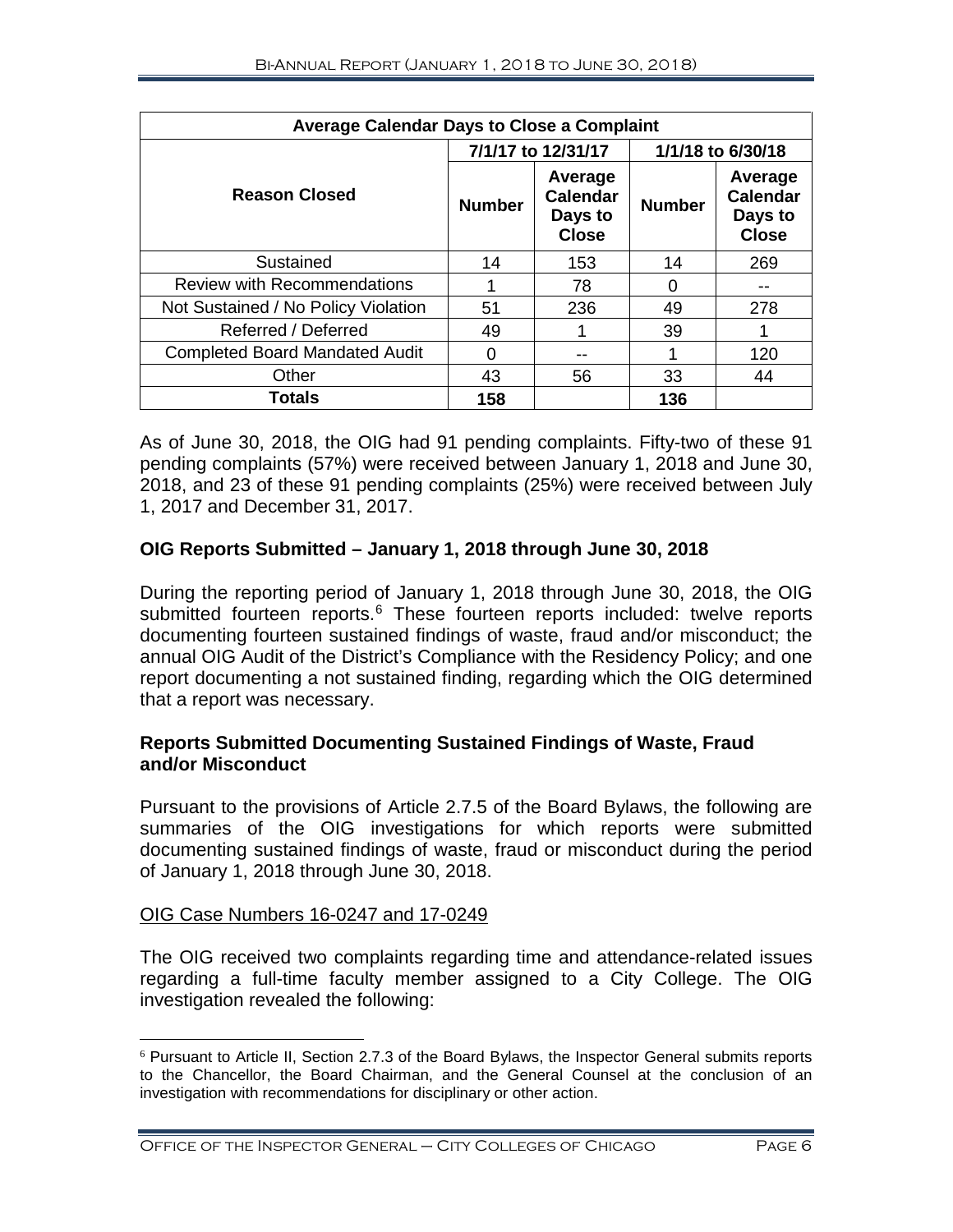- The full-time faculty member failed to comply with the CCC Outside Employment Policy, in that: 1) he failed to disclose various outside employment activities performed during calendar year 2016 on an Outside Employment Certification form that he submitted in 2017; and 2) he engaged in outside employment which interfered with his CCC position, in that on various occasions, he utilized sick days with CCC but performed outside employment-related activities.
- On as many as fifteen occasions, the full-time faculty member used sick leave in an unauthorized manner, in that he utilized sick time to engage in non-CCC-related activities, and he was not sick.
- On various occasions, the full-time faculty member left his assigned City College during his scheduled office hours and/or class hours without authorization.

The full-time faculty member's actions violated Section III of the CCC District-Wide Employee Manual; Section IV, Paragraphs 2, 7, 11, 13, 42, and 50 of the CCC District-Wide Employee Manual; and Article 4.13(1)(e)ii of the Board Policies and Procedures for Management and Government. The full-time faculty member also failed to perform his duties and responsibilities as set forth in Article VIII, Paragraph D.2 of his collective bargaining agreement.

Based on the investigation, the OIG recommended that the full-time faculty member be terminated. The OIG further recommended that the full-time faculty member be designated ineligible to be re-hired and that his personnel records reflect this designation.

Prior to his pre-disciplinary hearing, the full-time faculty member resigned from his CCC position. Subsequently, the full-time faculty member was designated ineligible to be re-hired.

# OIG Case Number 17-0127

CCC and the City of Chicago are currently parties to a Professional Services Agreement for CCC to administer the certification and re-certification process for the Chicago Department of Public Health Food Service Protection Program. Regarding CCC's role in this process, the OIG received a complaint alleging that a project secretary, assigned to a City College, had Summer Festival Vendor Sanitation Certificates processed for students who attended her son's ("son1") non-CCC certification classes despite the fact that at the time that son1 taught those classes, his teaching certificate was expired, and he was therefore ineligible to teach and have certificates processed for his students. The OIG investigation revealed the following:

• The project secretary recommended son1, a non-CCC employee, as a Summer Festival Vendor Sanitation Certification instructor to a food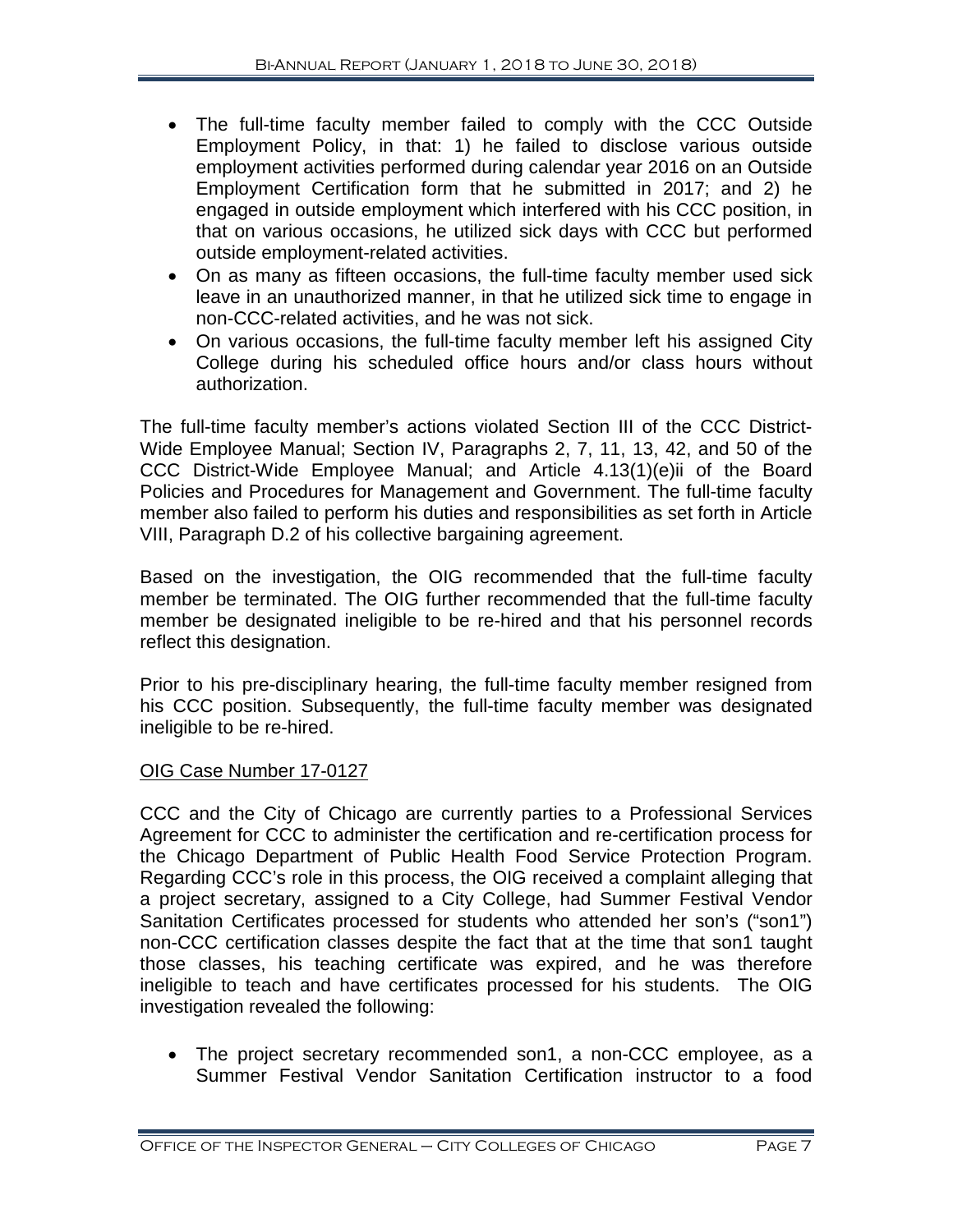vendor seeking Summer Festival Vendor Sanitation Certification information at the City College.

- The project secretary had four Summer Festival Vendor Sanitation Certificates processed for students who attended son1's classes despite the fact that at the time that son1 taught those classes, his teaching certificate was not valid, and he was therefore ineligible to teach and have certificates processed for his students.
- The project secretary failed to safeguard a blank Malcom X College receipt, which was subsequently inappropriately utilized by the project secretary's other son ("son2"), also a non-CCC employee.
- The project secretary threatened to send inspectors to a food vendor's place of business when the food vendor complained that despite receiving \$400 from the food vendor, son1 failed to provide the training, the exam and the Summer Festival Vendor Sanitation Certificates to the food vendor.

The project secretary's actions violated Section IV, Paragraphs 12, 21, 26, 31, 38, 44 and 50 of the CCC District-Wide Employee Manual, as well as Article 5.2.10(1) of the CCC Ethics Policy.

Based on the investigation, the OIG recommended that the project secretary be terminated. The OIG further recommended that the project secretary be designated ineligible to be re-hired and that her personnel records reflect this designation.

Following the disciplinary process, the project secretary was terminated, and she was designated ineligible to be re-hired.

# OIG Case Number 18-0086

The OIG received a complaint that a dean at a City College inserted her son into a program at the City College without her son participating in the rigorous application process for the program. The OIG investigation revealed that the dean inserted her son into the program during the Summer/Fall 2017 term. Unlike all of the other non-military participants in the program, the dean's son did not participate in the rigorous application process. The dean's son did not submit an online application; did not complete the requested essays; did not take the twenty-six question assessment tool; did not take part in a telephone interview and an in-person interview; and his qualifications were not evaluated or compared to the other candidates' qualifications. The dean's son became a participant in the program simply because his mother was a dean at the City College as well as the person who oversaw the program.

The dean's insertion of her son into the program, without her son going through the application process as all other student-candidates were required, constituted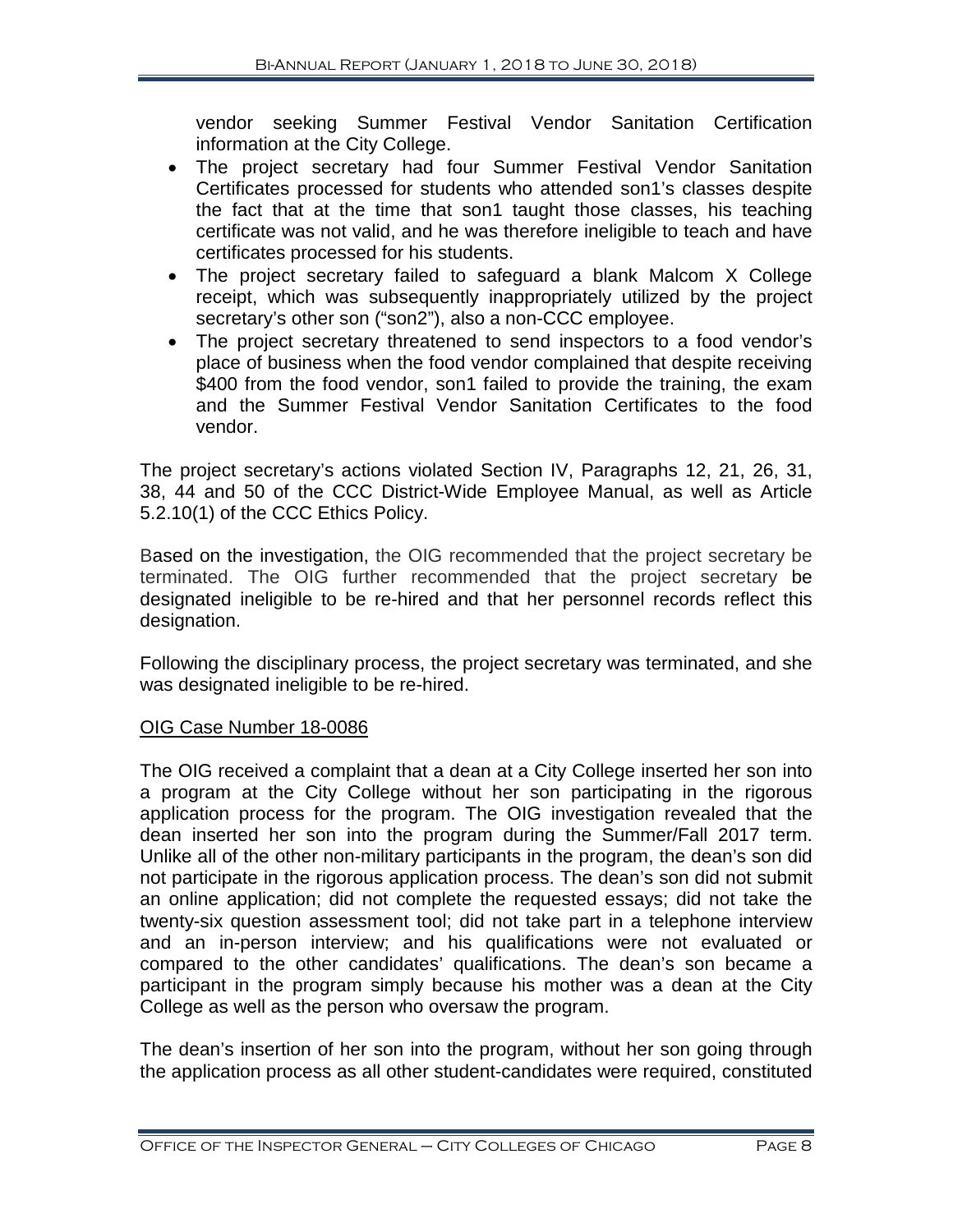preferential treatment. Giving preferential treatment to another in the course of employment violated Section IV(26) of the CCC District-Wide Employee Manual.

Moreover, the familial relationship between the dean and her son constituted a "special interest" under Article 5.2.2(ee) of the CCC Ethics Policy. Thus, the dean's decision to insert her son into the program violated Article 5.2.10(1) of the CCC Ethics Policy, in that the dean made a decision with respect to a matter in which she had a special interest.

Based on the investigation, the OIG recommended that CCC takes appropriate disciplinary action against the dean.

The dean was subsequently terminated.

# OIG Case Number 17-0219

The OIG received multiple complaints that a full-time faculty member who teaches at multiple City Colleges engaged in outside employment that interfered with his CCC position, and he routinely arrived late for class. The OIG investigation revealed the following:

- The full-time faculty member failed to disclose all outside employers on an Outside Employment Certification form that he submitted on May 13, 2017 for calendar year 2016.
- The full-time faculty member engaged in outside employment that interfered with his City Colleges of Chicago position, in that on various occasions he engaged in outside employment-related activities while using the CCC network, computer and office space as well as during scheduled class hours and office hours.
- On various occasions during the Fall 2017 and Spring 2018 terms, the fulltime faculty member failed to be present at the college for a significant portion of his scheduled Saturday office hours.

These actions of the full-time faculty member violated the CCC Outside Employment Policy and Section IV, Paragraphs 2, 6, 7, 19, 30, 38, 42, and 50 of the CCC District-Wide Employee Manual. Additionally, the full-time faculty member failed to perform his duties and responsibilities as set forth in his collective bargaining agreement.

Based on the investigation, the OIG recommended that CCC takes appropriate disciplinary action against the full-time faculty member.

During the course of the disciplinary process, the full-time faculty member resigned from his CCC position.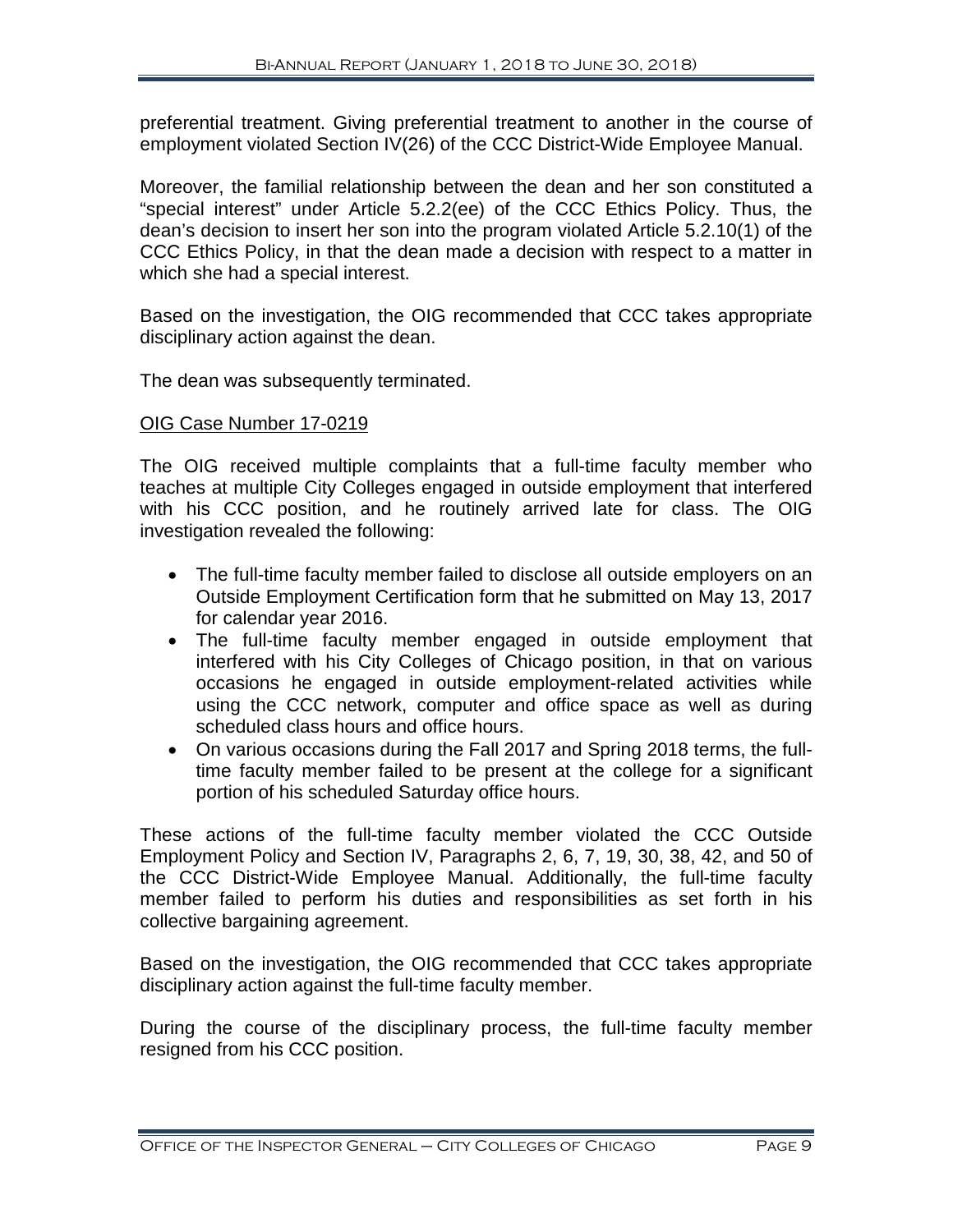# OIG Case Number 18-0087

The OIG discovered information that a college lab assistant assigned to a City College was falsifying his attendance records. The OIG investigation revealed that the college lab assistant falsified his attendance records in several different ways during 2017 and early 2018. On nine occasions, the college lab assistant arrived late for work, failed to swipe in, and subsequently submitted override requests inaccurately reflecting that he arrived earlier than he actually arrived. On at least two occasions, the college lab assistant represented that he worked until 4:30 p.m., and he received pay consistent with working until 4:30 p.m., despite ending his workday well in advance of 4:30 p.m. On at least three occasions, the college lab assistant swiped for his lunch break for times that did not accurately reflect the amount of time and/or the time frames of his actual lunch breaks. On at least one occasion, the college lab assistant left the college building three times to obtain food or beverages outside his documented lunch break. The college lab assistant's actions violated Section IV, Paragraphs 2, 5, 7, 11, 38, and 50 of the CCC District-Wide Employee Manual, as well as Article 4.11(c) of the Board Policies and Procedures for Management and Government.

Based on the investigation, the OIG recommended that CCC takes appropriate disciplinary action against the college lab assistant.

Following the disciplinary process, the college lab assistant was suspended for a period of five days.

# OIG Case Number 18-0191

The OIG initiated an investigation after receiving information in March 2018 from the Cook County State's Attorney's Office that on May 21, 2016, a part-time security assistant assigned to a City College was charged with the offenses of unlawful use of weapons, driving under the influence of alcohol, leaving the scene of an accident, and failing to yield the right of way at an intersection in Hillside, Illinois.<sup>[7](#page-11-0)</sup> The OIG investigation revealed that on April 17, 2018, the security assistant pled quilty in the Circuit Court of Cook County to the offenses of unlawful use of weapons and driving under the influence of alcohol. The security assistant was sentenced to serve an eighteen-month term of supervision.

Based on the investigation, the OIG recommended that the security assistant be terminated. The OIG further recommended that the security assistant be designated ineligible to be re-hired and that his personnel records reflect this designation.

<span id="page-11-0"></span> $7$  The security assistant was the subject of a previous OIG investigation that was summarized in the OIG Bi-Annual Report for the period of January 1, 2017 and June 30, 2017 under OIG Case Number 17-0180.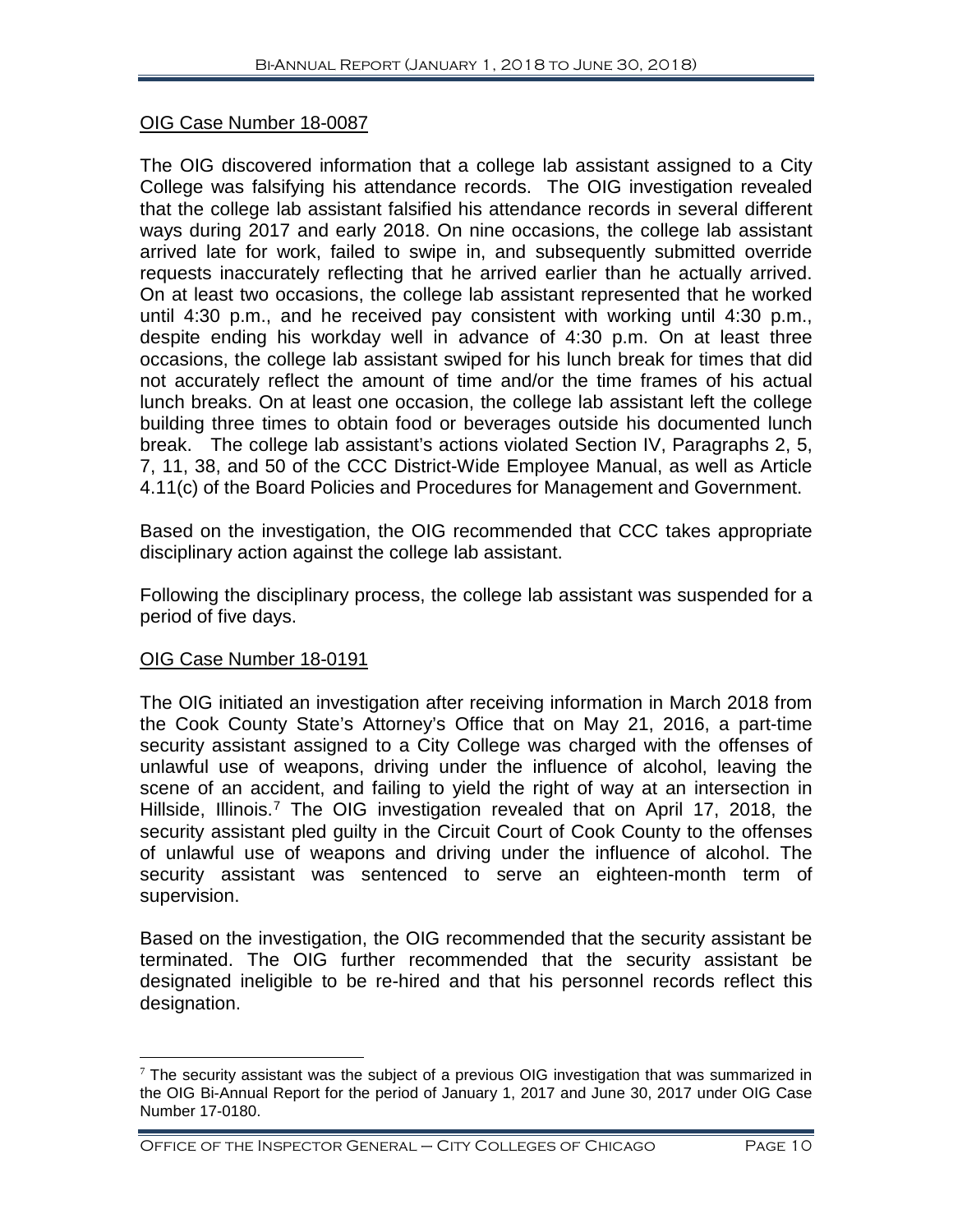Additionally, due to the fact that a court's imposition of supervision does not constitute a conviction under Illinois law, the security assistant was under no obligation to disclose his court disposition to CCC under the *Post-Employment Convictions* section of Section III of the CCC District-Wide Employee Manual. However, CCC's need to know of the security assistant's conduct was no less significant because the court decided to impose a sentence of supervision as opposed to imposing a sentence which resulted in a legal conviction.

In order to enable CCC to be aware of all potential risks as a result of an employee's off-duty criminal conduct, the OIG recommended that the *Criminal History Verification and Post-Employment Convictions* section of Section III of the CCC District-Wide Employee Manual be amended (the recommended new language is underlined) as follows:

All employees must disclose any history of criminal convictions on their employment application. Applicants for employment must consent to a criminal history verification as part of the application process. Employees who are convicted of any crime (including misdemeanors but not minor traffic violations) during their CCC employment must advise the Chief Talent Officer Vice Chancellor of Human Resources of the conviction within five (5) business days of the conviction. Certain criminal convictions and/or a failure to advise or disclose may make applicants or employees ineligible for employment. For purposes of this section, a conviction also includes any guilty plea, sentences of expungable probation and/or impositions of supervision.

In most situations, the commission of a criminal offense resulting in the imposition of court supervision will likely have little or no effect on a current employee's eligibility for continued employment. However, in limited situations like the situation at hand, the employee whose criminal conduct results in an imposition of supervision might be assigned to a sensitive position or the employee's conduct has significant nexus to his or her position. In such cases, CCC needs to be aware of the employee's criminal conduct resulting in a guilty plea and the imposition of supervision in order to determine whether any action should be taken to protect CCC's students, employees and/or assets. The recommended changes to Section III merely place the obligation on the employee to advise CCC of such situations so that CCC becomes aware that action might need to be taken.

As of the date of this Bi-Annual Report, the disciplinary action regarding the security assistant was pending. Likewise, no action was taken regarding the policy recommendation.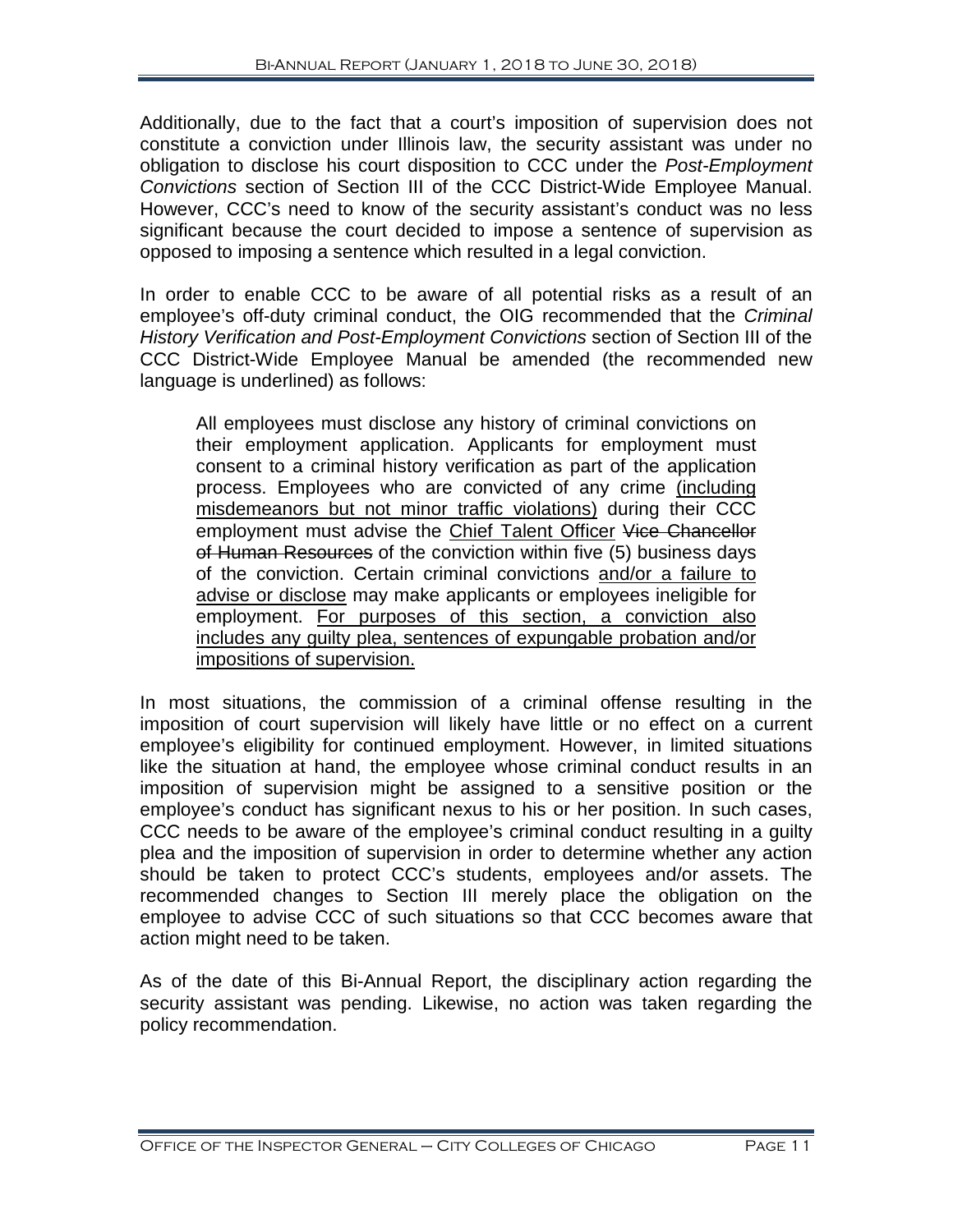# OIG Case Number 18-0180

The OIG received information that a vice president assigned to a City College utilized sick time in an inappropriate manner. The OIG investigation revealed that the vice president took sick days on Friday, February 16, 2018 and Tuesday, February 20, 201[8](#page-13-0), when in fact he was not sick. $8$  In fact, the vice president attended the 2018 National Basketball Association All-Star Weekend in Los Angeles, California over that weekend. The vice president's use of sick time when he was not in fact sick was contrary to Article 4.13(1)(e)ii of the Board Policies and Procedures for Management and Government, which in turn is a violation of Section IV(13) of CCC District-Wide Employee Manual.

Based on the investigation, the OIG recommended that CCC takes appropriate disciplinary action against the vice president. The OIG further recommended that two vacation days be deducted from the vice president's benefit day balance, and two sick days be restored to the vice president's benefit day balance.

In response to the OIG's inquiry whether any action was taken regarding the vice president, the President of the City College responded via email, "I did have a disciplinary discussion with (the vice president) last week to discuss expectations and employee work rules with respect to time tracking. Also gave him physical copies."

#### OIG Case Number 18-0015

The OIG received a complaint that a part-time tutor at a City College, who was also an adjunct instructor, falsified employment records. The OIG investigation revealed that the part-time tutor created fraudulent CCC earnings statements, and she submitted those fraudulent documents to a state agency as part of the application process for childcare assistance. The part-time tutor's actions violated Section IV, Paragraphs 11 and 50 of the CCC District-Wide Employee Manual.

Based on the investigation, the OIG recommended that CCC takes appropriate disciplinary action against the tutor.

Following the disciplinary process, the part-time tutor was suspended for three days.

# OIG Case Number 18-0071

The OIG received a complaint from CCC's online bookstore that the credit card of an eighty-two year old woman who resides in Arizona was used to purchase textbooks through the account associated with a CCC student. The OIG investigation revealed that the CCC student fraudulently used a credit card that

<span id="page-13-0"></span> <sup>8</sup> Monday, February 19, 2018 was Presidents' Day, a CCC holiday.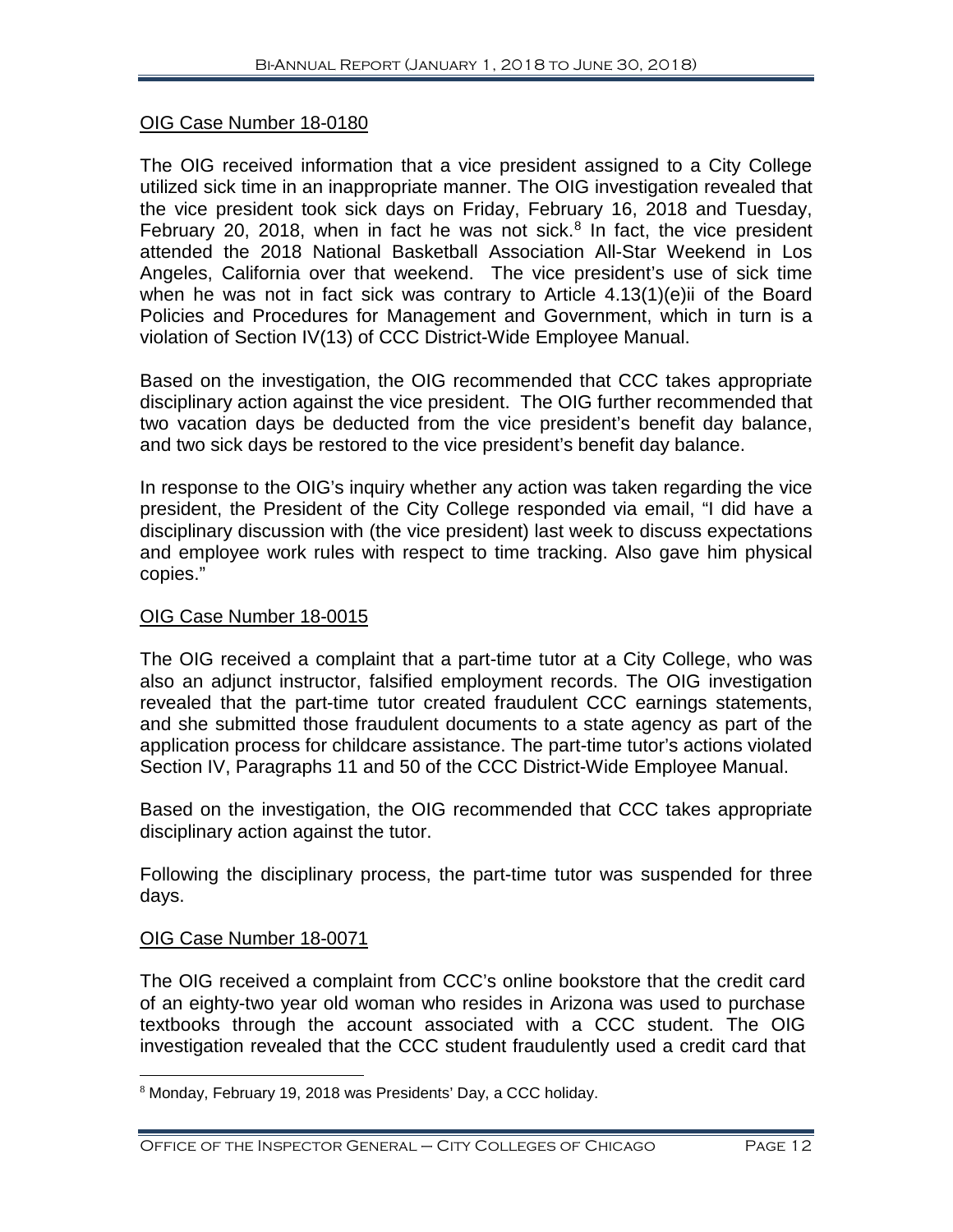he was not authorized to use in order to make a book purchase totaling \$263.29. Such action violated Section 8.18(d) of the CCC Academic and Student Policy.

Based on the investigation, the OIG recommended that the City College at which the student was enrolled takes appropriate disciplinary action against the student pursuant to Section 8.21 of the CCC Academic and Student Policy.

Following a disciplinary hearing, the student was permanently dismissed from the college, and he was barred from the campus.

# OIG Case Numbers 18-0120 and 18-0123

The OIG received a complaint that a director at a City College violated the CCC Ethics Policy in that she supervised two relatives. During the course of the investigation, the OIG found public records indicating that the director resided outside the City of Chicago; thus, a residency-related investigation was initiated.

• Residency investigation (OIG Case Number 18-0123)

Regarding the residency-related issue, the OIG investigation revealed that the director resided in South Holland, Illinois, in violation of Article 4.6(a) of the Board Policies and Procedures for Management & Government and Section III of the CCC District-Wide Employee Manual.

The OIG investigation further revealed that the director falsified employment records in that she fraudulently affirmed on various CCC residency certification documents that she resided in Chicago, Illinois, when in fact she resided in South Holland, Illinois, in violation of Section IV(11) of the CCC District-Wide Employee Manual.

# • Ethics Investigation (OIG Case Number 18-0120)

Regarding the Ethics Policy-related issue concerning the director's relationship with her husband's cousin, the OIG investigation revealed that the director engaged in a conflict of interest contrary to the CCC Ethics Policy. The OIG investigation revealed that from September 2013 through April 2016, the director made decisions regarding her husband's cousin through her supervision of her husband's cousin. Based on the relationship, the director was prohibited from making decisions regarding her husband's cousin, with whom she had a special interest by virtue of their familial relationship, pursuant to Article 5.2.10(1) of the CCC Ethics Policy.

The OIG did not find that the director violated Article 5.2.8(1)(i) of the CCC Ethics Policy, which prohibits employees from employing/supervising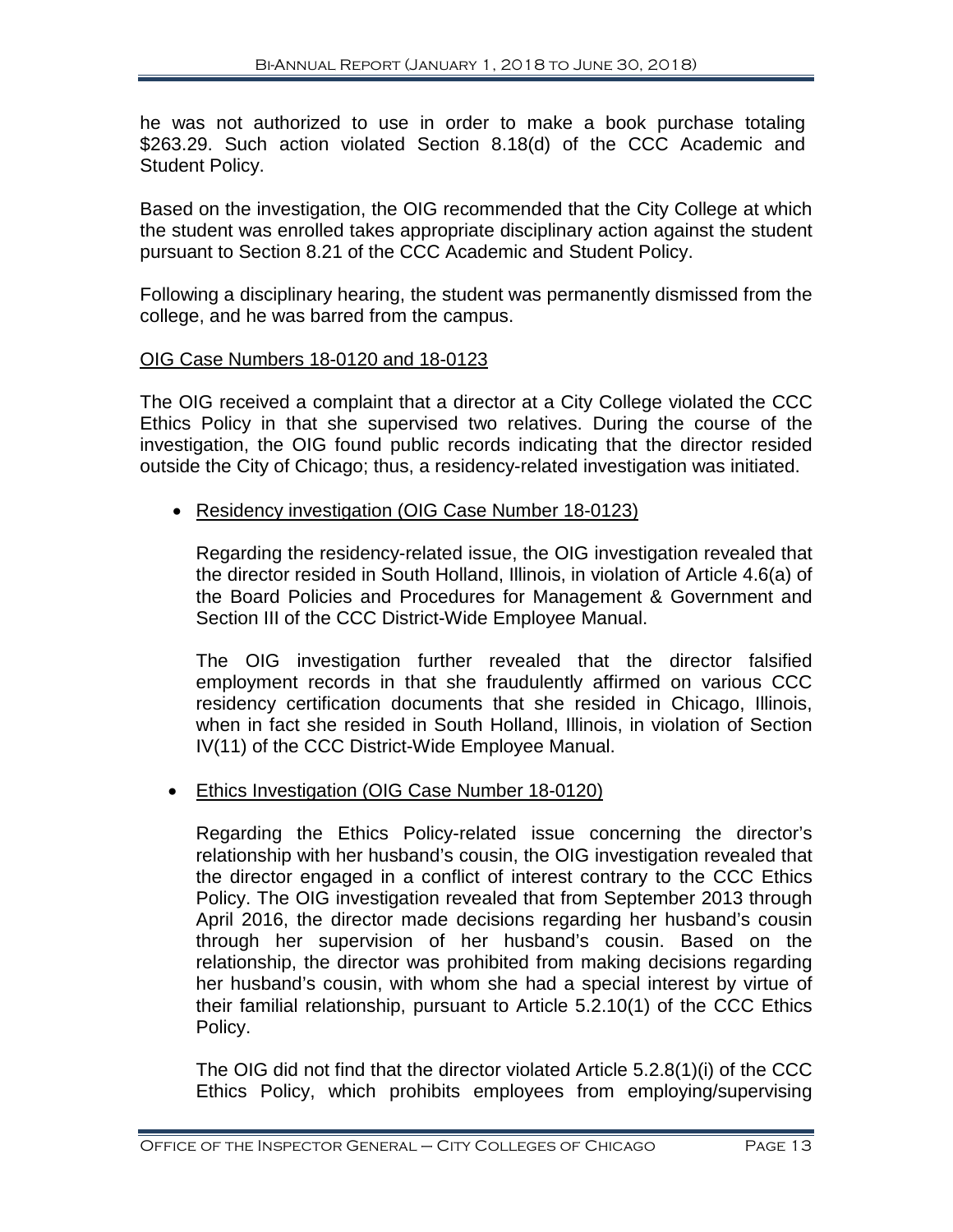relatives, since a "cousin-in-law" is not a "relative" under the current definition of "relative" pursuant to Article 5.2.2(bb) of the CCC Ethics Policy.[9](#page-15-0) As such, the OIG recommended the following amendment be made to Article 5.2.2(bb) of the CCC Ethics Policy:

- o Current: "Relative" means a person who is related to a Board member, employee, or spouse or any of the following whether by blood or by adoption: parent, child, brother or sister, aunt or uncle, cousin, niece or nephew, grandparent, grandchild, father-in-law, mother-in-law, son-in-law, daughter-in-law, stepfather, stepson or step daughter, step brother or step sister, half-brother, half-sister.
- o Amended: "Relative" means a person who is related to a Board member or employee as a spouse, parent, child, brother or sister, aunt or uncle, cousin, niece or nephew, grandparent, grandchild, father-in-law, mother-in-law, son-in-law, daughter-in-law, stepfather, stepson or stepdaughter, stepbrother or stepsister, half-brother, half-sister and shall include any similar relationship created by blood, legal adoption, or marriage.

It should be noted that this identical issue has been brought to the attention of CCC on at least two prior occasions in 2013 and 2014; however, as of the date of this Bi-Annual Report, similar recommended amendments to Article 5.2.2(bb) have not been made.

Regarding the Ethics Policy-related issue concerning the director's other "relative," the OIG investigation could not determine whether the individual was the director's nephew by virtue of the fact that his mother was the director's sister through adoption or was the director's mother simply the legal guardian of the individual's mother. Consequently, the OIG could not sufficiently prove whether the individual was a "relative" of or had a "familial relationship" with the director as defined by the CCC Ethics Policy.

Based on the investigation regarding the violation of the City Colleges of Chicago residency policy, the OIG recommended that the director be terminated. The OIG further recommended that the director be designated ineligible to be re-hired and that her personnel records reflect this designation.

The director was terminated, and she was designated ineligible to be re-hired.

<span id="page-15-0"></span> $\overline{a}$ <sup>9</sup> The definition of "familial relationship" under 5.2.2(s), which is utilized in the Conflicts of Interest section of the City Colleges of Chicago Ethics Policy, is broader than the definition of "relative" under 5.2.2(bb), which is utilized in the Employment of Relatives section of the policy.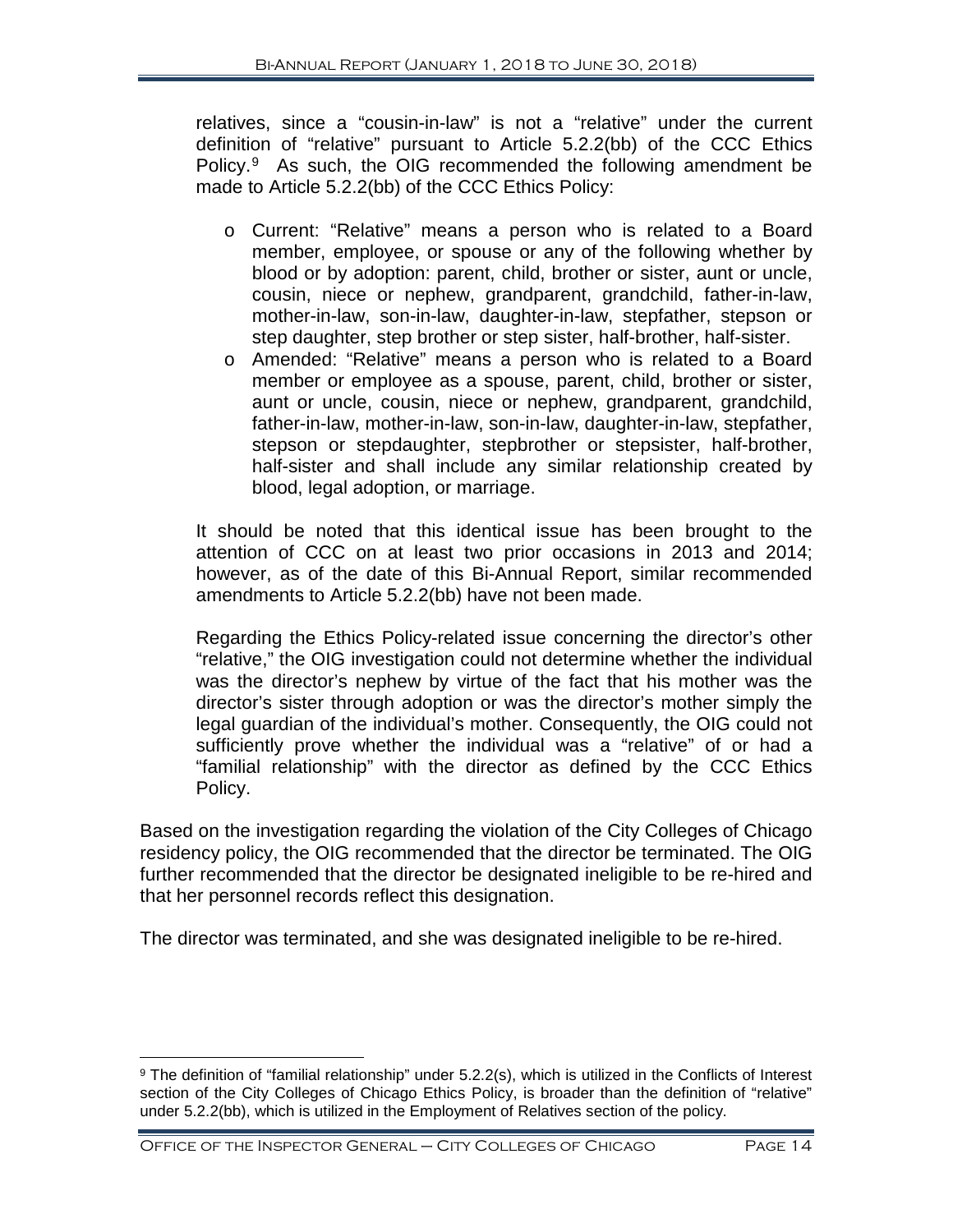#### OIG Case Number 18-0082

The OIG received a complaint that a director assigned to the District Office resided outside the City of Chicago. The OIG investigation revealed that the director resided in Warrenville, Illinois, in violation of Article 4.6(a) of the Board Policies and Procedures for Management & Government and Section III of the CCC District-Wide Employee Manual.

The OIG investigation further revealed that the director falsified employment records, in that he fraudulently affirmed on CCC residency certification documents that he resided in Chicago, Illinois when in fact he resided in Warrenville, Illinois, in violation of Section IV(11) of the CCC District-Wide Employee Manual.

Based on the investigation, the OIG recommended that the director be terminated. The OIG further recommended that the director be designated ineligible to be re-hired and that his personnel records reflect this designation. The director was terminated, and he was designated ineligible to be re-hired.

#### OIG Case Number 16-0092

The OIG received a complaint that a project math instructor assigned to a City College resided outside the City of Chicago. The OIG investigation revealed that the project math instructor resided in Markham, Illinois, in violation of Article 4.6(a) of the Board Policies and Procedures for Management & Government and Section III of the CCC District-Wide Employee Manual.

The OIG investigation further revealed that the project math instructor falsified employment records in that he fraudulently affirmed on a CCC residency certification document that he resided in Chicago, Illinois when in fact he resided in Markham, Illinois, in violation of Section IV(11) of the CCC District-Wide Employee Manual.

Based on the investigation, the OIG recommended that the project math instructor be terminated. The OIG further recommended that the project math instructor be designated ineligible to be re-hired and that his personnel records reflect this designation.

As of the date of this Bi-Annual Report, the disciplinary action regarding the project math instructor was pending.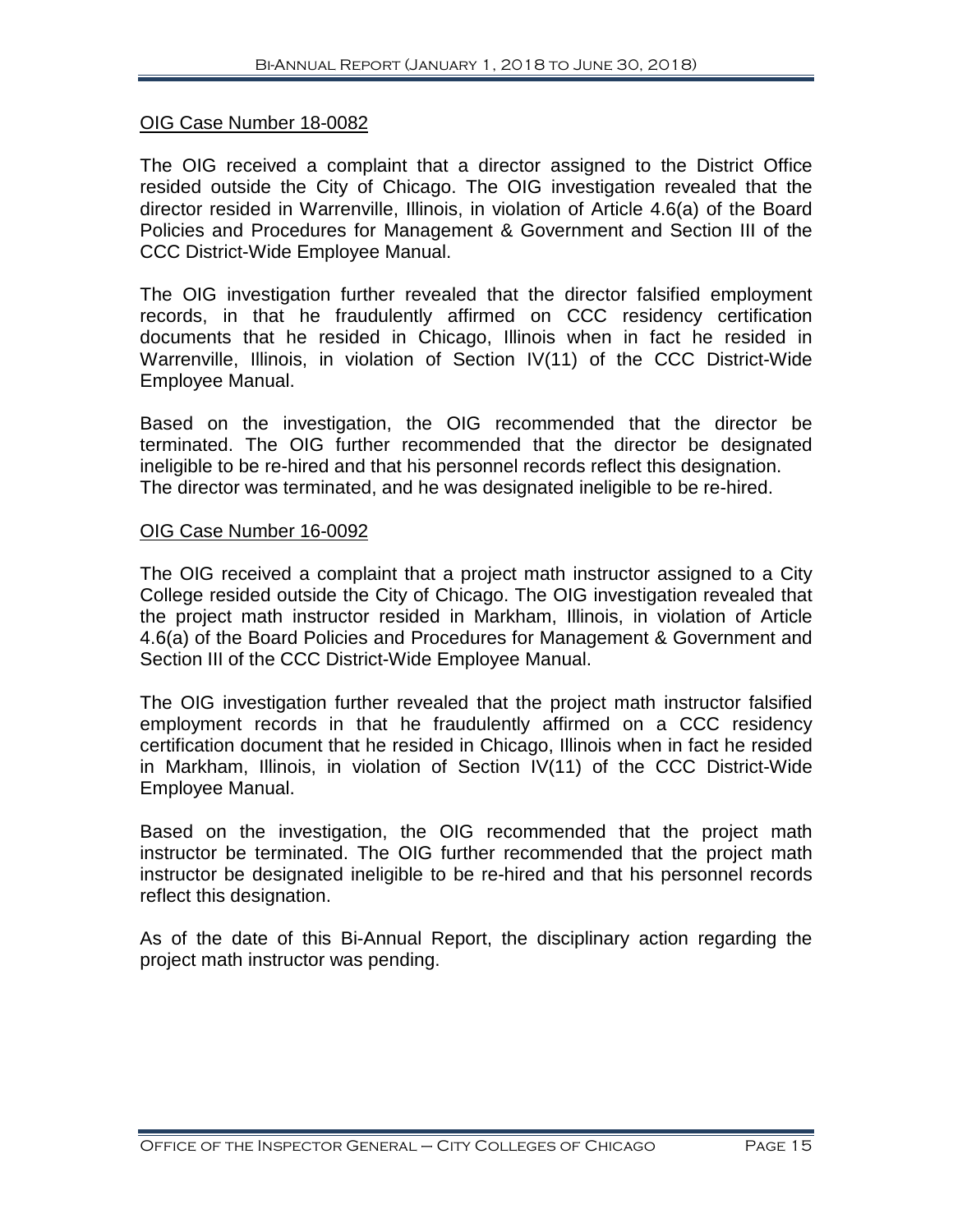# **Annual Audit of District's Compliance with the Residency Policy**  (OIG Case Number 18-0166)

Under the heading *Annual Certification of Residency*, Article 4.6(a) of the Board Policies and Procedures for Management & Government, which sets forth the CCC Residency Policy, provides that on February 1<sup>st</sup> of each year every full-time CCC employee will be required to certify their compliance with the residency policy. The employee's certification shall include an oath or affirmation that the employee is not required to be an actual resident because he/she falls within one of the exceptions to the requirement or that the employee is an actual resident of the City of Chicago. Additionally, Article 4.6(a) provides that "the Inspector General shall conduct an annual audit of the District's compliance with this Policy and shall submit a report of audit findings to the Board no later than the first regularly scheduled public meeting of the Board following July 1<sup>st</sup> of each year." On May 31, 2018, the OIG submitted the 2018 Audit of Compliance with the District's Residency Policy.

On February 1, 2018, all full-time employees of CCC were sent an e-mail regarding the need to certify their Chicago residency for 2018 by completing the online *Annual Certification of Residency* form. The e-mail was sent to 1,967 fulltime employees.

On March 16, 2018, the Office of Human Resources provided the OIG with the results of all of the responses received. The great majority (1,933) of the 1,967 (98%) full-time employees responded to the Annual Certification Process. Of the thirty-three employees who did not respond, the OIG confirmed that twenty-one were on leaves of absence, two were on sabbatical leaves, eight resigned or retired, and one was terminated. Therefore, all but one of the 1,967 full-time employees who were active and working during the 2018 Annual Recertification of Residency process responded. The table below documents the responses received District-Wide, as recorded by the Office of Human Resources and confirmed by the OIG.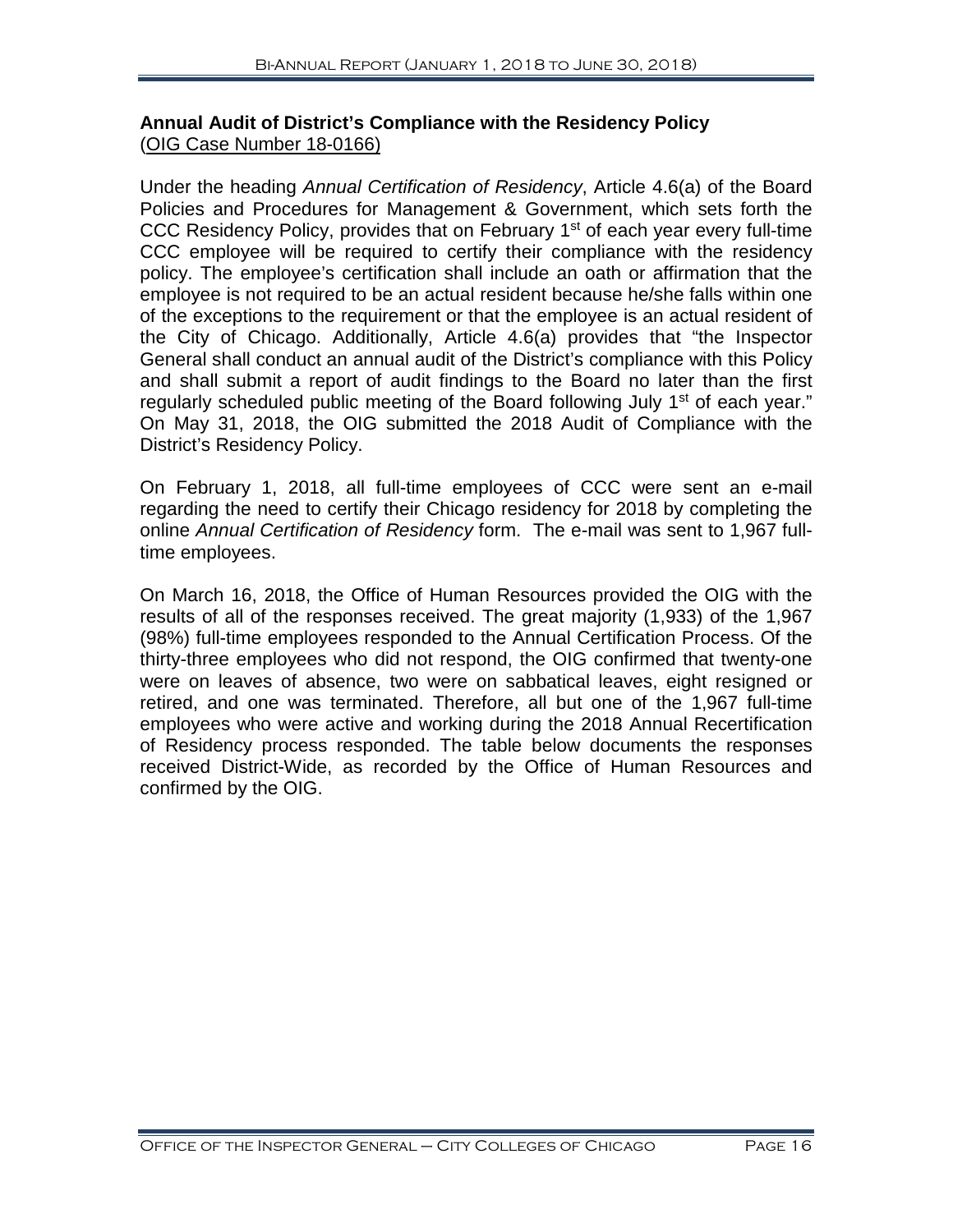| <b>Response</b>                                                                         | <b>Number</b>  | %       |
|-----------------------------------------------------------------------------------------|----------------|---------|
| No response                                                                             |                | 0.05%   |
| No response due to employee being on a leave of absence                                 | 21             | 1.07%   |
| No response due to employee being on a sabbatical                                       | $\overline{2}$ | 0.10%   |
| No response due to resignation or retirement of the<br>employee                         | 8              | 0.41%   |
| No response due to termination of the employee                                          | 1              | 0.05%   |
| 1. Required to be a resident, with correct address                                      | 1,884          | 95.78%  |
| 2. Not required to be a resident, with correct address                                  | 9              | 0.46%   |
| 3. Required to be a resident, with incorrect address                                    | 9              | 0.46%   |
| 4. Not required to be a resident, with incorrect address                                | 1              | 0.05%   |
| 5. Required to be a resident, but does not currently live<br>within the City of Chicago | 31             | 1.58%   |
| Totals                                                                                  | 1.967          | 100.00% |

As part of the audit of compliance with the District's residency requirement, the OIG analyzed these full-time employee responses. The OIG analysis of these responses revealed the following:

- Regarding the 1,893 employees who responded that they were required to be residents (See Responses 1 and 3 in the table above):
	- o Six of these 1,893 employees had documented exceptions to the residency requirement filed with the Office of Human Resources. All six of these employees had a City of Chicago address listed in the CCC PeopleSoft system.
	- o As of the date that the audit results were submitted, the OIG had pending investigations regarding twenty of these 1,893 full-time employees who represented that they were required to be a resident of the City of Chicago.
- Regarding the ten employees who responded that they were not required to be a resident of the City of Chicago (See Responses 2 and 4 in the table above):
	- o Nine of these ten employees fell within an exception to the CCC residency requirement.
		- Five of these nine employees were hired before July 1, 1977.
		- **Four of these nine employees were exempt from the CCC** residency requirement due to side letter agreements.
	- o One of these ten employees had been employed for less than six months.
- Regarding the thirty-one employees who responded that they were required to be residents but did not currently reside within the City of Chicago (See Response 5 in the table above):